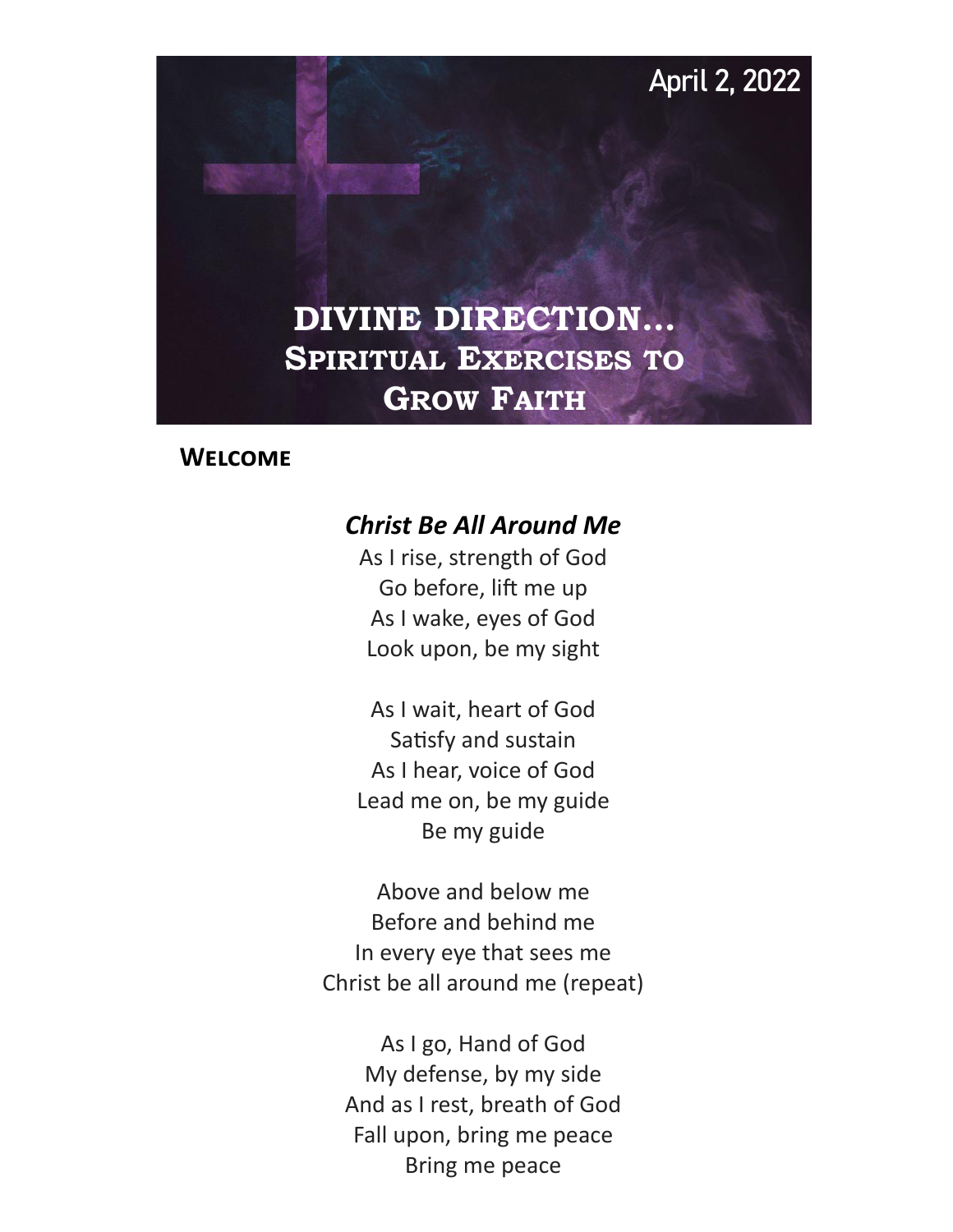Above and below me Before and behind me In every eye that sees me Christ be all around me (repeat)

> Your life, Your death Your blood was shed For every moment Every moment (repeat)

Above and below me Before and behind me In every eye that sees me Christ be all around me (repeat)

#### **Litany of Thanksgiving**

| Pastor: | For all that God has created,                                                                                       |  |  |
|---------|---------------------------------------------------------------------------------------------------------------------|--|--|
|         | and all the ways God is with us and provides for us:                                                                |  |  |
| All:    | We give thanks.                                                                                                     |  |  |
| Pastor: | For the community of Shepherd of the Hills,<br>for our mission partners and opportunities to serve<br>Jesus Christ, |  |  |
|         | for the mission and ministry of Butterfly Christian<br>Preschool:                                                   |  |  |
| All:    | We give thanks.                                                                                                     |  |  |
| Pastor: | For all that happens within our preschool, and all who<br>make it happen;                                           |  |  |
|         | for teachers and staff who welcome every child with a<br>smile,                                                     |  |  |
|         | who shape and form young minds and hearts:                                                                          |  |  |
| All:    | We give thanks.                                                                                                     |  |  |
| Pastor: | For those who change diapers and bandage scrapes,<br>who wipe away tears and open their arms for hugs:              |  |  |

**All: We give thanks.**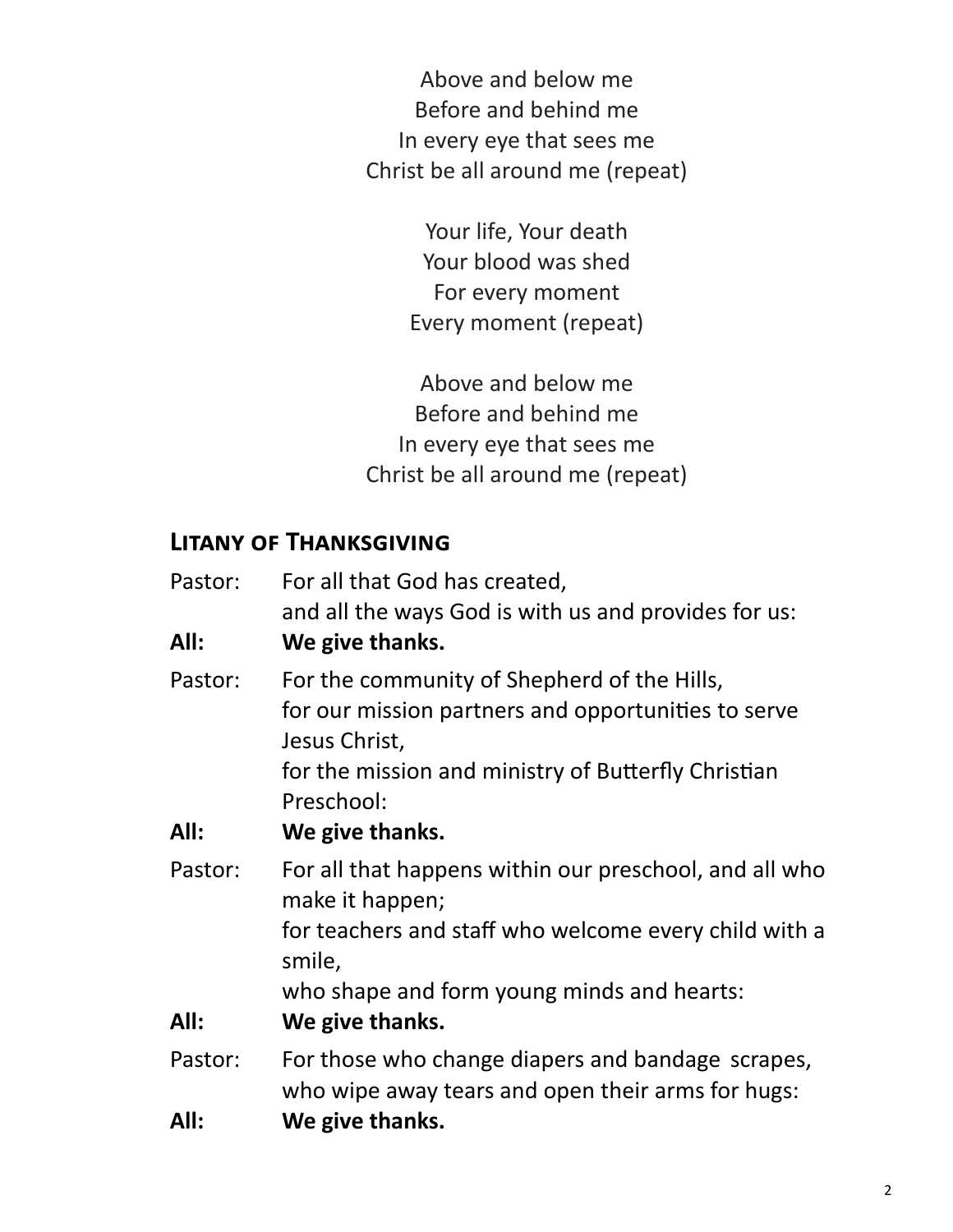| Pastor: | For little feet that skip and hop,<br>for sing-song voices that fill the halls,<br>for squeals of delight in play:                                     |  |  |
|---------|--------------------------------------------------------------------------------------------------------------------------------------------------------|--|--|
| All:    | <b>We praise God!</b>                                                                                                                                  |  |  |
| Pastor: | For over 40 years of Butterfly Preschool,<br>and the rich history of alumni and families who have<br>passed through our doors:                         |  |  |
| All:    | <b>We praise God!</b>                                                                                                                                  |  |  |
| Pastor: | For calling us forward and BEYOND,<br>and inspiring us in our giving to a new future of children<br>and families at Butterfly:                         |  |  |
| All:    | We praise God!                                                                                                                                         |  |  |
| Pastor: | For the joy of sharing life with young ones,<br>for our commitment to telling the story of Jesus to all,<br>and for the gift of Love that sustains us: |  |  |
| All:    | <b>Thanks be to God!</b>                                                                                                                               |  |  |

#### **Scripture Reading... Isaiah 43:16-21** (NRSV)

Read by: Bohdan Hrobon

Thus says the LORD, who makes a way in the sea, a path in the mighty waters,  $17$  who brings out chariot and horse, army and warrior; they lie down, they cannot rise, they are extinguished, quenched like a wick: <sup>18</sup> Do not remember the former things, or consider the things of old.  $19$  I am about to do a new thing; now it springs forth, do you not perceive it? I will make a way in the wilderness and rivers in the desert. <sup>20</sup> The wild animals will honor me, the jackals and the ostriches;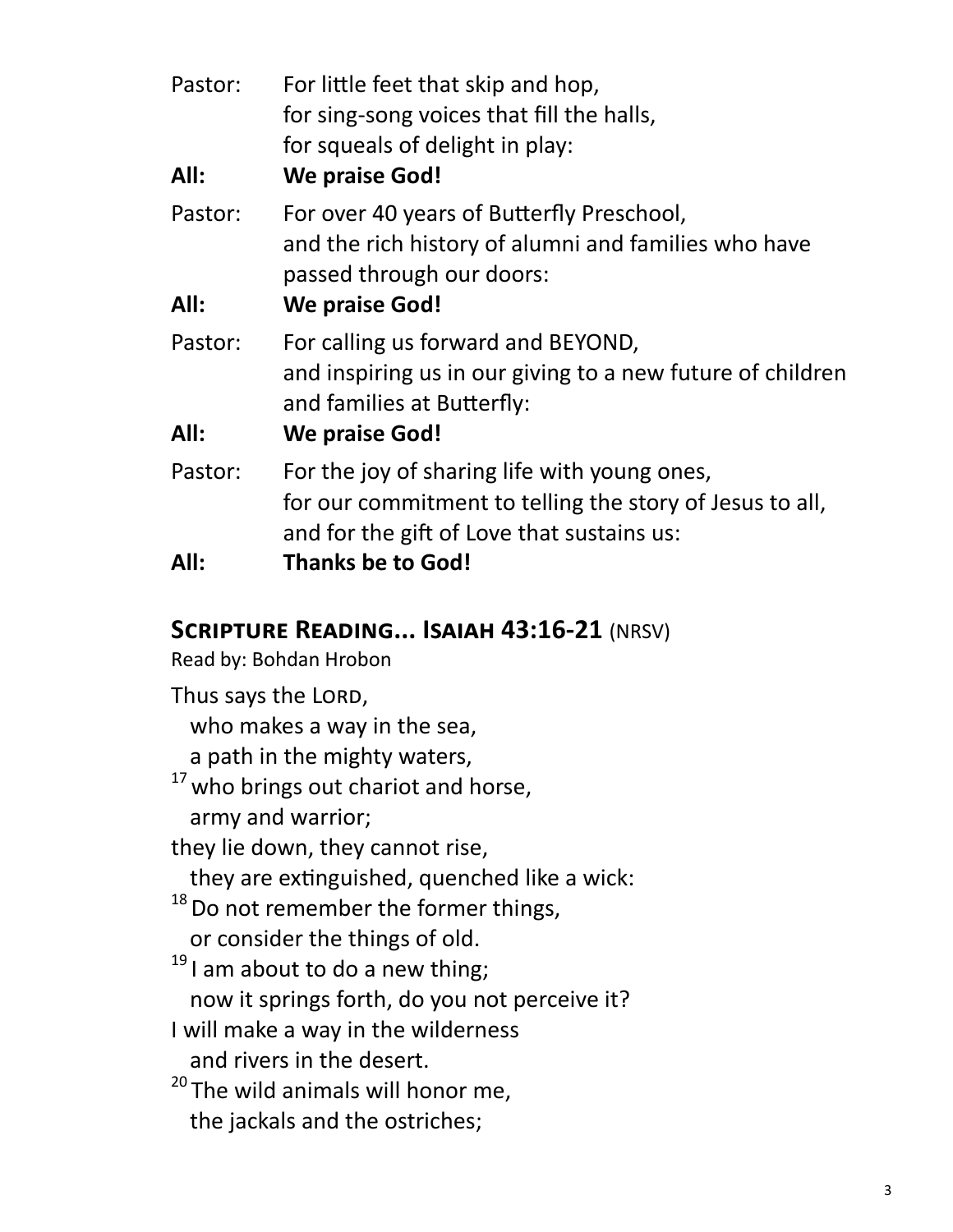for I give water in the wilderness,

rivers in the desert,

to give drink to my chosen people,

21 the people whom I formed for myself

so that they might declare my praise.

## *Dream Again*

One stopped on the day she heard him say "I don't love you anymore" One stopped on the front porch, 6 years old Watching dad walk out the door

> Open your eyes Open your eyes And dream again

One stopped when the doctors said, "You'll never have a baby of your own" And one stopped after two attempts at rehab Couldn't help him get control

> Open your eyes Open your eyes And dream again Dream again

Your lungs are still breathing Your heart is still beating The end's where the future begins Just open your eyes Open your eyes And dream again

All your would've beens, your could've beens, your should've beens Just give 'em all to me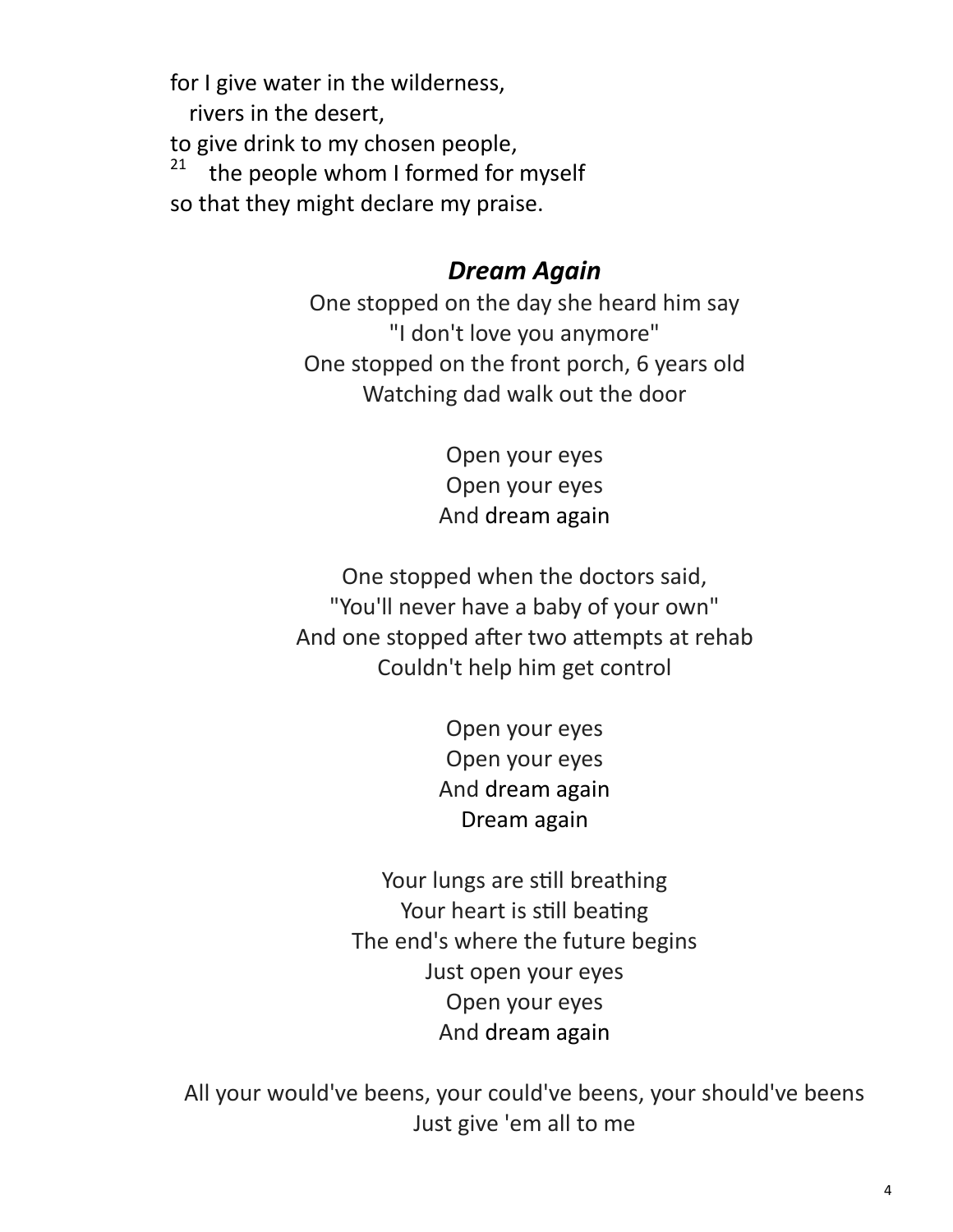Take one last look at who you were And now let me show you who you still can be

> Open your eyes Just open your eyes And dream again Come on and dream again

Your lungs are still breathing Your heart is still beating The end's where the future begins Open your eyes Just open your eyes And dream again

I know the plans that I have for you A hope and a future, a future I know the plans that I have for you A hope and a future, a future I know the plans that I have for you A hope and a future, a future Yes I know the plans that I have for you A hope and a future

> Just open your eyes Open your eyes And dream again

One starts at the altar where "I'll never love again" becomes "I do" One starts with a whisper, child, you've always had a Father here with you

And one starts with a baby in the backseat that they thought they'd never be bringing home

And one starts down on bended knee crying, "Jesus, I finally see, I can't beat this on my own"

> Open your eyes Open your eyes And dream again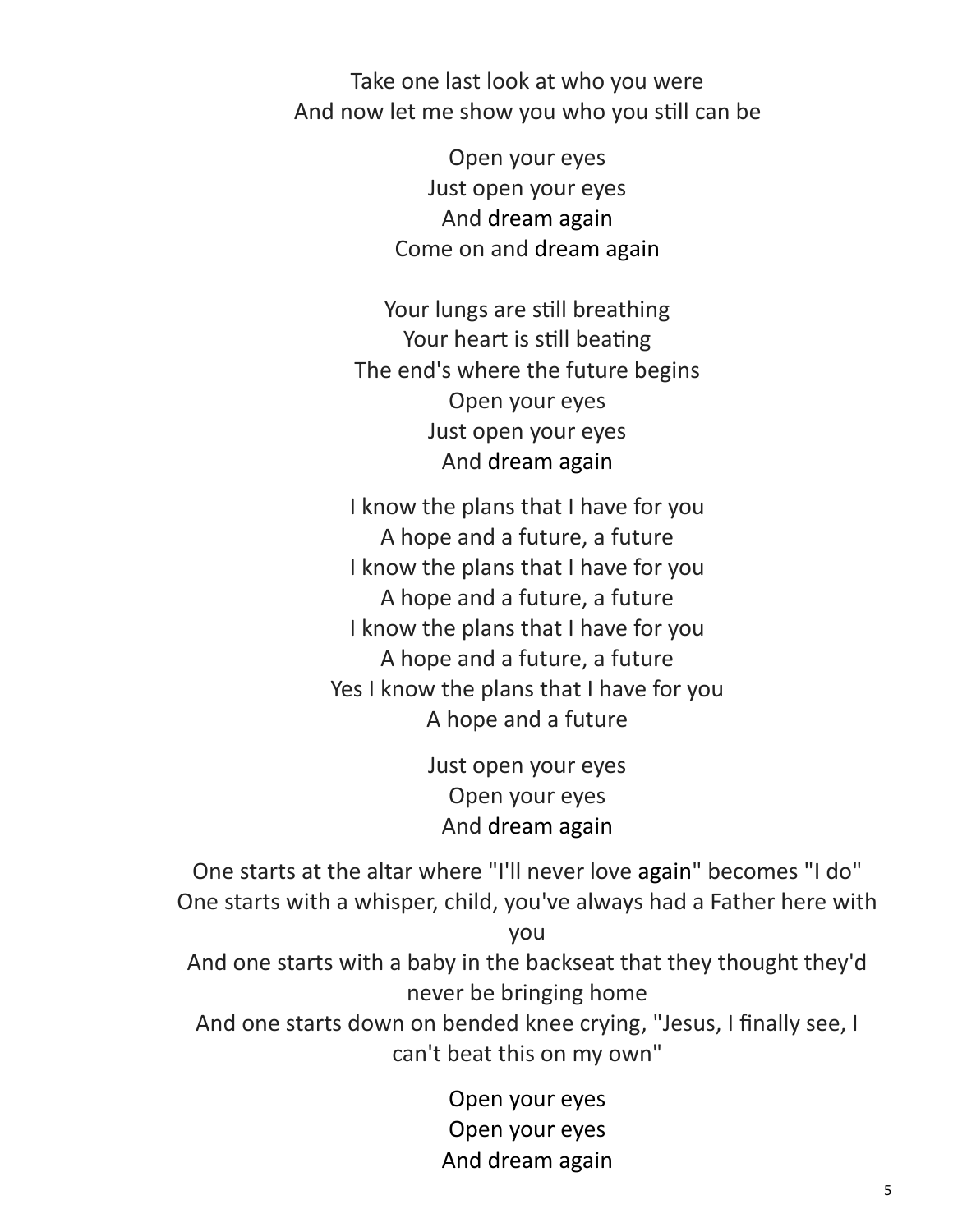## **Closing Prayer**

### **Thank Offering**

- To make a gift online to the mission and ministry of Shepherd of the Hills, use this link: [shephills.org/give.](https://shephills.org/give/)
- · Scan the QR Code with your camera phone to give now.



· By mail, send to 3525 Bee Caves Rd, Austin, TX 78746

## **Prayers**

**Please pray** for Don Gaskin, Marie Fortune, Sandy Nielsen and Stacia and Walter DeBill

**Please pray** for family and friends of Shepherd members:

Kenna Joy Kramer, Grandniece of Weldon and Mary Allison

**We pray** for those who mourn the death of Don Knight, husband of Anita Knight. We give thanks for Don's life and entrust him into God's mercy as we await the hope of resurrection.

**We pray** for friends and family who mourn the death of Jack Knox

**We pray** for the people of Ukraine and all who find themselves in the midst of war, gripped by fear and uncertainty. Send your peace.

**We pray** for our global ministry partners: Rev. Karen Castillo in Guatemala; Iglesia Luterana Augustina Virgen del Rosario, Aurora 8 de Octubre, Guatemala. We pray for Malcolm and Joy Henderson and the ministry of CHARIS in Haiti.

**Please pray** for our local ministries: Mariposa Family Learning Center, Bread For All and Upbring Ministries.